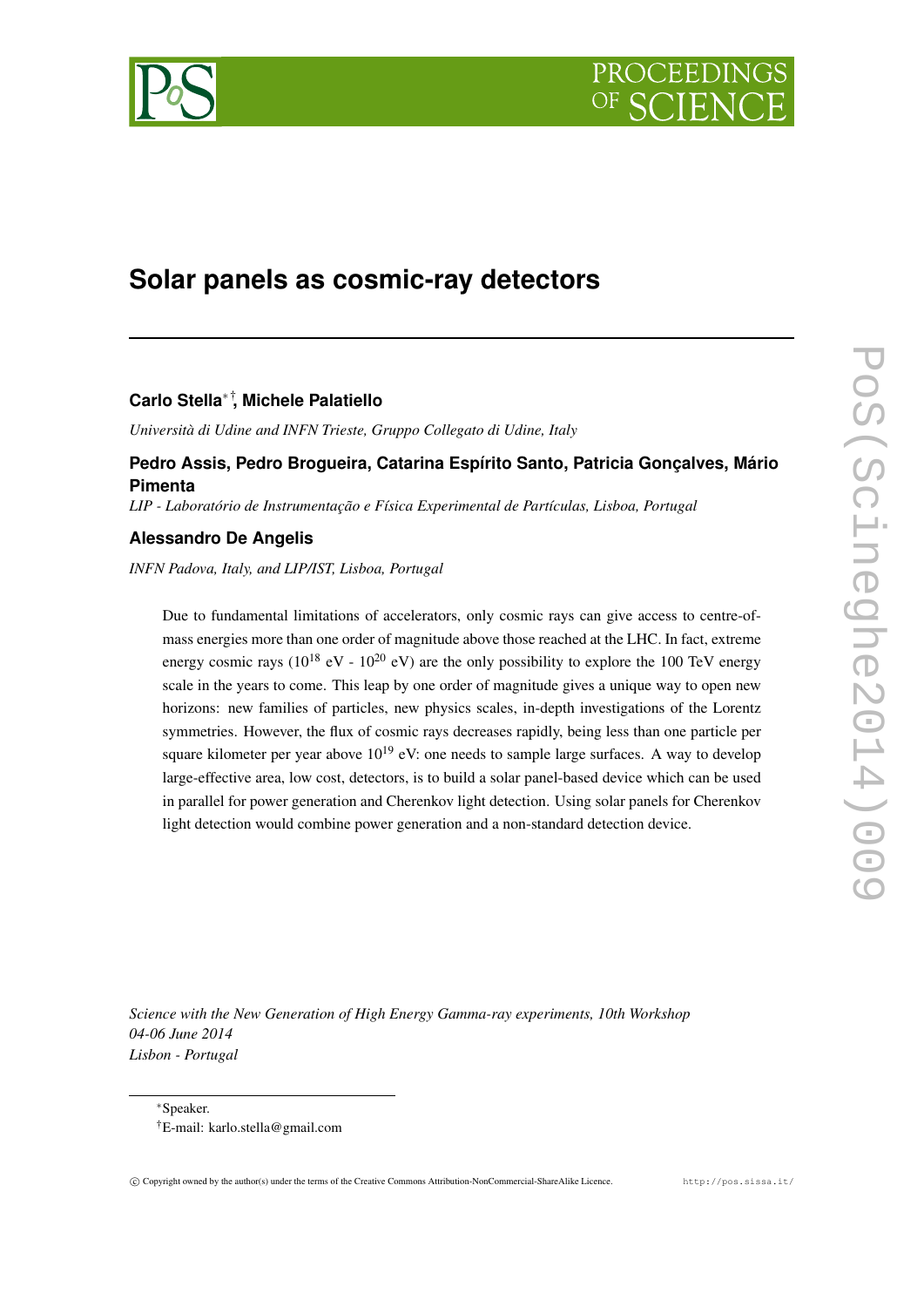### 1. Introduction

In the first half of the 20*th* century, the history of particle physics could hardly be distinguished from the history of cosmic rays; with the advent of accelerators, however, cosmic rays were almost "forgotten" by the particle physics community. The Large Hadron Collider (LHC) at CERN, a superb realization of physics and engineering, culminates a brilliant path of more than fifty years in which an increase of at least one order of magnitude in the centre-of-mass energy of the accelerators was achieved every ten years. New physics scales were systematically explored; the beautiful Standard Model of particle physics was discovered and impressively tested.

The field of extreme energy cosmic rays was born half a century ago, with the detection of the first air shower corresponding to a primary particle energy of about  $10^{20}$  eV by John Linsley, at the Volcano Ranch experiment [\[1\]](#page-5-0), in 1962. In the following decades, several experiments contributed to slowly consolidate the evidences for the existence of such high-energy particles, and to develop detection and reconstruction techniques. While the origin and acceleration mechanisms of such high-energy cosmic particles remain a challenging astrophysical question, the nature of these particles and their interactions in the atmosphere address fundamental particle physics questions. The centre-of-mass energies involved in these interactions are more than one order of magnitude above those reached at the LHC. Extreme energy cosmic rays are the only possibility to explore the 100 TeV energy scale in the years to come. This leap by one order of magnitude gives the only possibility to open new horizons: new families of particles, new physics scales, in-depth investigations of the Lorentz symmetries.

This article aims to indicate a possible route to perform such an exploration. It follows unconventional approaches, choosing techniques that are non-standard in air-shower detection and that are of interest for other domains of application. It is intrinsically interdisciplinary, as it evolves in the borderline between particle physics, astrophysics and cosmic ray physics.

#### 2. Detection of cosmic particles at extremely high energies

The scarce flux of cosmic rays at extreme energies (about one per  $km^2$  per year above  $10^{19}$  eV) makes the direct detection of these particles in balloons or satellites impossible. Extreme energy cosmic rays must be studied through the extensive air showers originated by their interaction with the atmosphere, and the subsequent multiplication of particles [[2](#page-5-0)]. Different types of primary particles generate air showers with different characteristics. Most of the air shower content at ground is made of electrons, photons, and muons, creating a pool of particles of several kilometers in diameter.

Showers can be detected by sampling the different kind of lower energy secondary particles reaching the ground, and high-energy air shower experiments must cover huge detection areas to compensate the limited flux of extreme energy cosmic rays. For this reason the choice of detectors is a trade off between cost and performance, namely sensitivity and precision. To detect directly charged particles in the showers, usual choices are scintillators and Cherenkov water tanks. In order to cover large areas, a relatively simple detection unit is replicated hundreds or thousands of times. For practical reasons, such as cost and maintenance logistics, these detector units are usually simple and the level of detail with which showers are measured is limited.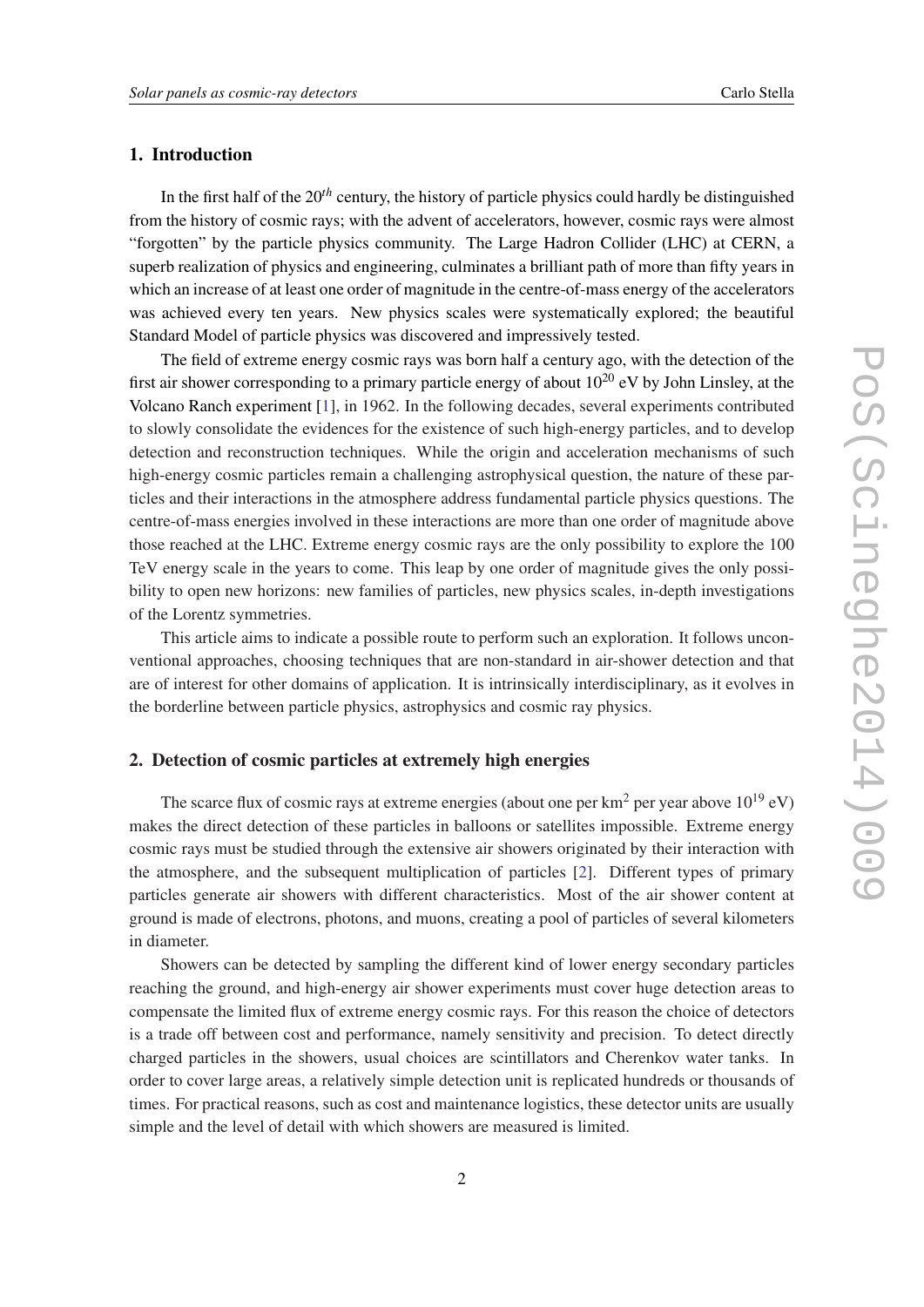Showers can also be studied through the detection of their electromagnetic radiation component emitted at different frequency and with different mechanisms:

- Fluorescence detectors measure the longitudinal profile of the shower, from its growing stages, up in the atmosphere, to its fading out close to ground. Images of the shower track are formed from long distances, by focusing the ultraviolet light (UV) emitted by nitrogen molecules excited by the passage of charged particles belonging to the cascade. Since the light emission is isotropic, and proportional to the energy deposited, this technique gives a very good measurement of the total number of charged particles as the shower evolves. This detection is limited by the efficiency of UV light production and by the sensitivity and coverage of current detectors.
- Ultra-relativistic shower particles travelling in the atmosphere also emit Cherenkov radiation, collimated along the shower axis. Shower Cherenkov light detection is the basis of TeV gamma ray telescopes.
- Showers also emit radiation in the MHz range, that can be recorded by arrays of antennas at ground. This technique is still in development and, with the current prospects for obtaining measurements of the shower arrival direction and energy, might play an important role on the study of the astrophysical source of extreme energy cosmic rays.

#### 3. Solar panels as cosmic ray detectors

In a cosmic ray detector array, each station has to be powered, and it is common that it is equipped with a set of photovoltaic solar panels. Since solar cells are n-i-p junctions with high quantum efficiency, covering the spectral range of Cherenkov light, they may also be used to detect the Cherenkov photon pulse emitted in the atmosphere by showers above  $10^{18}$  eV [[3](#page-5-0)] (wavelength from 300nm to 1000nm, high intensity and a narrow time spread of about 10ns). Indeed the possibility of using solar panels for this purpose was explored in the end of the '90s [[4](#page-5-0)]. The development of technology and the particular case study of this article make the choice particularly interesting today.

#### 3.1 Methodology

We assume as typical conservative scenario the detection of showers at a distance of 500 m from the core (the distance between ground stations is usually  $1000-1500$  m), an efficiency of  $15%$ for the solar cell, which can be reached by commercial photovoltaic panels [\[5\]](#page-5-0), an integration time of 50-100 ns for the signal and neglect the noise introduced by the electronics. In a proton-initiated shower of  $10^{18}$  eV (1EeV) one expects from 1 to 2 Mphotons/m<sup>2</sup> (depending on the zenith angle, from 0 to 60 degrees) from Cherenkov radiation in the visible at a distance of 500 m from the shower core. This yield grows linearly with energy. The FWHM duration of the signal is of the order of 10-100 ns, depending on the zenith angle. Full moon yields about 1000 Mphotons/m<sup>2</sup> in 100 ns in the visible. The intrinsic energy threshold for night time observation  $(S/\sqrt{B} = 3$  [\[6\]](#page-5-0)) at 500 m from the core can thus, taking into account the efficiency  $\varepsilon$  of the detector, be parametrized as: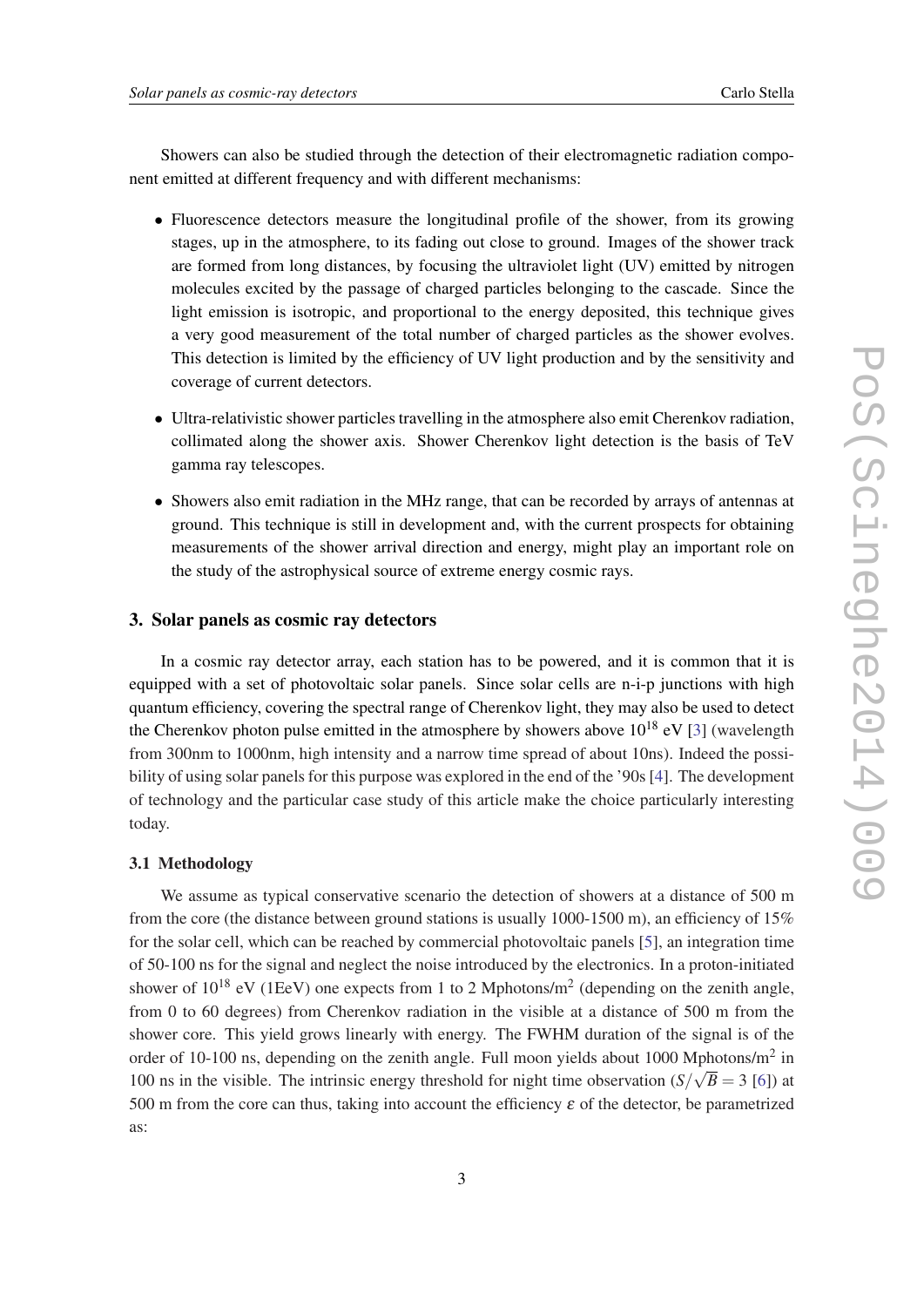$$
E_{thr}(EeV) \sim 0.08 \cdot I \cdot \sqrt{(5m^2/A)(30\%/\varepsilon)}
$$
\n(3.1)

where  $I$  is the square root of the number of background photons per square meter in the visible, normalized to the full moon condition  $(I = 1)$ . This translates into a threshold of about 0.11 EeV with full moon; about 0.04 EeV in dark nights; about 0.4 EeV in dusk/dawn conditions; about 10 EeV with average sunlight. Reasonably one can thus assume a threshold of some  $3.10^{17}$  eV with a 50% duty cycle. For energies above  $10^{19}$  eV, duty cycles of 100% may be reachable (also taking into account that the signal at 300 m from the shower core is 5 times larger than at 500 m).

In addition, if a time resolution O(20 ns) can be reached, the standard deviation in the arrival time for photons from a particular height can be translated back into a relationship between time and height in the mid-atmosphere, with an uncertainty of about  $\pm 35$  $\pm 35$  $\pm 35$  g/cm<sup>2</sup> only [3]. Finally, one can hope for an increase of sensitivity due to the development of multi-junction solar cells in the next few years.

The use of large solar panels as Cherenkov light detector favour the signal to noise ratio (as it scales with the square root of the collection area). However, detectors with large areas result in large capacitances and require special care in the measuring design, namely in the coupling match between the solar panel and the test equipment that optimize filtering the faint light fast signals from the background. Laboratory tests of solar cells reported in the year 2000 [[7](#page-5-0)] suggest that a signal from Cherenkov light can be extracted from solar panels even during daylight by the use of inductive coupling.

We propose to further develop and test this concept profiting from the recent developments in solar panels [[8](#page-5-0)]. We will assess and test in laboratory several panels available in the market based in different technologies such as silicon, polycrystalline thin films and multi-junction to find the best compromise between price, power generation and Cherenkov light detection. For instance, multi-junction cells [[9](#page-5-0)] may present a good alternative as, although expensive, they present better efficiency for power generation (reaching values around 40% for the Concentrating Triple Junction design) and are sensitive to a spectrum extended to the UV, allowing harnessing this part of the Cherenkov light, increasing the output signal. In the laboratory, panels will be tested using calibrated LEDs to generate light pulses of several wavelengths with  $10^7 \sim 10^{10}$  photons spread over a time of tens to hundreds of ns to emulate Cherenkov light while a second light source will be used to emulate the background light. Later the panels will be tested under field conditions and in coincidence with a particle ground array detector to allow for cross-calibration.

#### 3.2 Detection unit design

The solar panel-based detector set-up for the detection of Cherenkov light from EAS will be placed on a truncated pyramid setup (Fig.[1](#page-4-0)), since this improves the geometrical efficiency. The solar panel assembly consists of 5 panels, one placed horizontally on the top of the structure and the remaining four panels covering the structure from the sides, down to ground level. The baseline configuration uded for the simulation consists of 9  $m<sup>2</sup>$  of solar panels. The time resolution of current technology solar panels is above 5000 ns, setting a limit on the reconstruction of the shower variables from Cherenkov photons using solar panels only. As discussed above, the Cherenkov pulse signal can be detected under night sky background conditions, including full moon, but also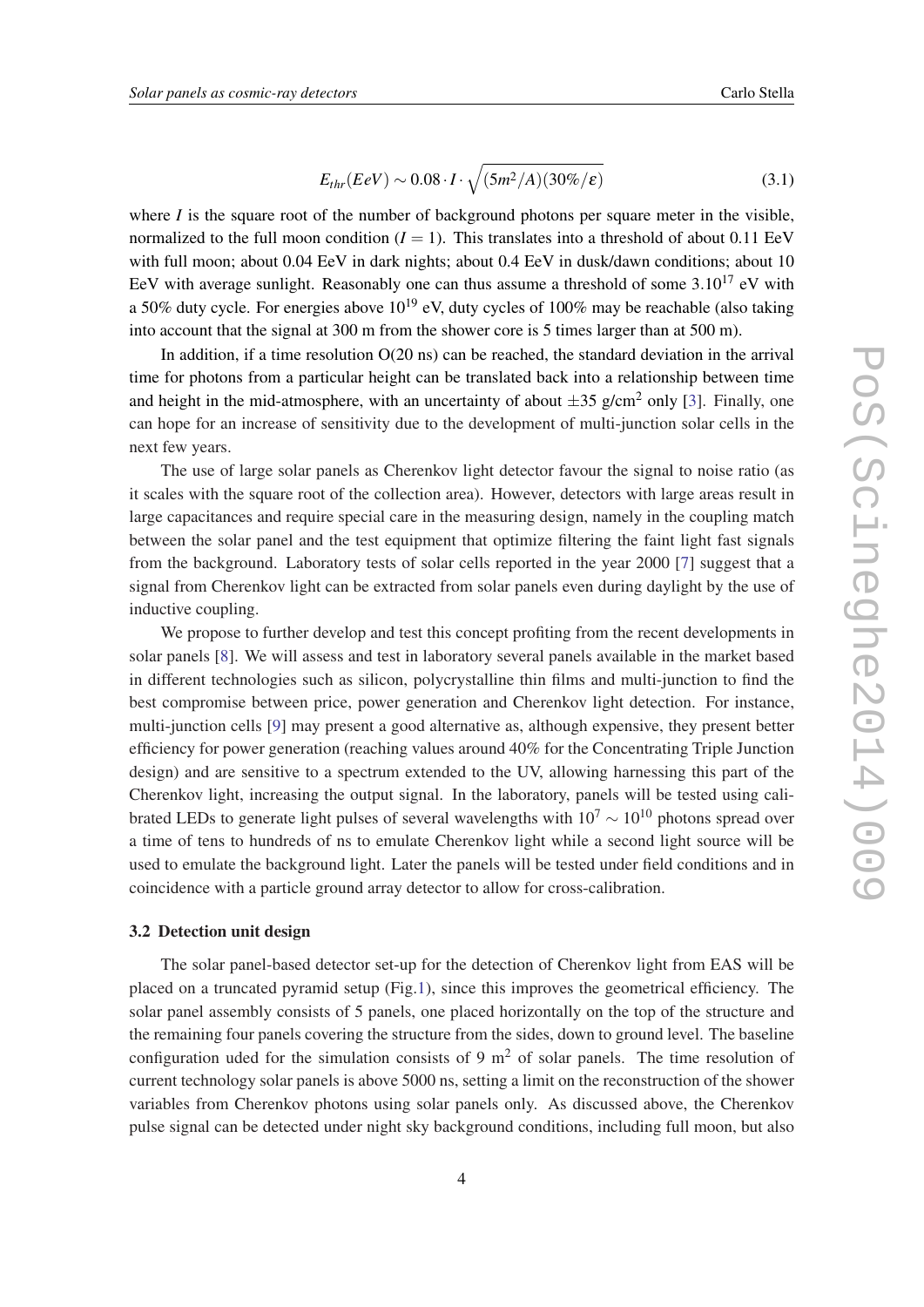<span id="page-4-0"></span>under dusk background conditions. The duty cycle of the panel set up is expected to be greater than 50%. Additionally, the solar panel supplies the necessary power for the complete integrated system.



Figure 1: Solar panel unit prototype

A SiPM-based mini-eye with full sky coverage might be placed on top of truncated pyramid. The advantages of using the SiPM mini-eye in addition to the solar panel are its fast response time, O(10ns), and the angular resolution that can be achieved with the current set-up. The SiPM mini eye is placed on top of the central solar panel. The SiPM mini-eye is designed to detect Cherenkov signals from EAS under Night Sky Background conditions. Under the same conditions, it will also be sensitive to the shower fluorescence light. Given their characteristics, the optimization of the solar panel geometric configuration and of the required SiPM mini eye parameters shall be performed simultaneously.

### 4. Outlook

The goal of designing and building an integrated detector unit including all the developed technologies for a "real life" test-bench scenario, it is a challenge related to the integration of the different parts: geometry, electronics, shadow/shielding effects, design optimization, mounting logistics. But from the point of view of cosmic-ray studies, the global optimization of the design parameters and the performance studies can be a major contribution for the next generation of cosmic ray detectors.